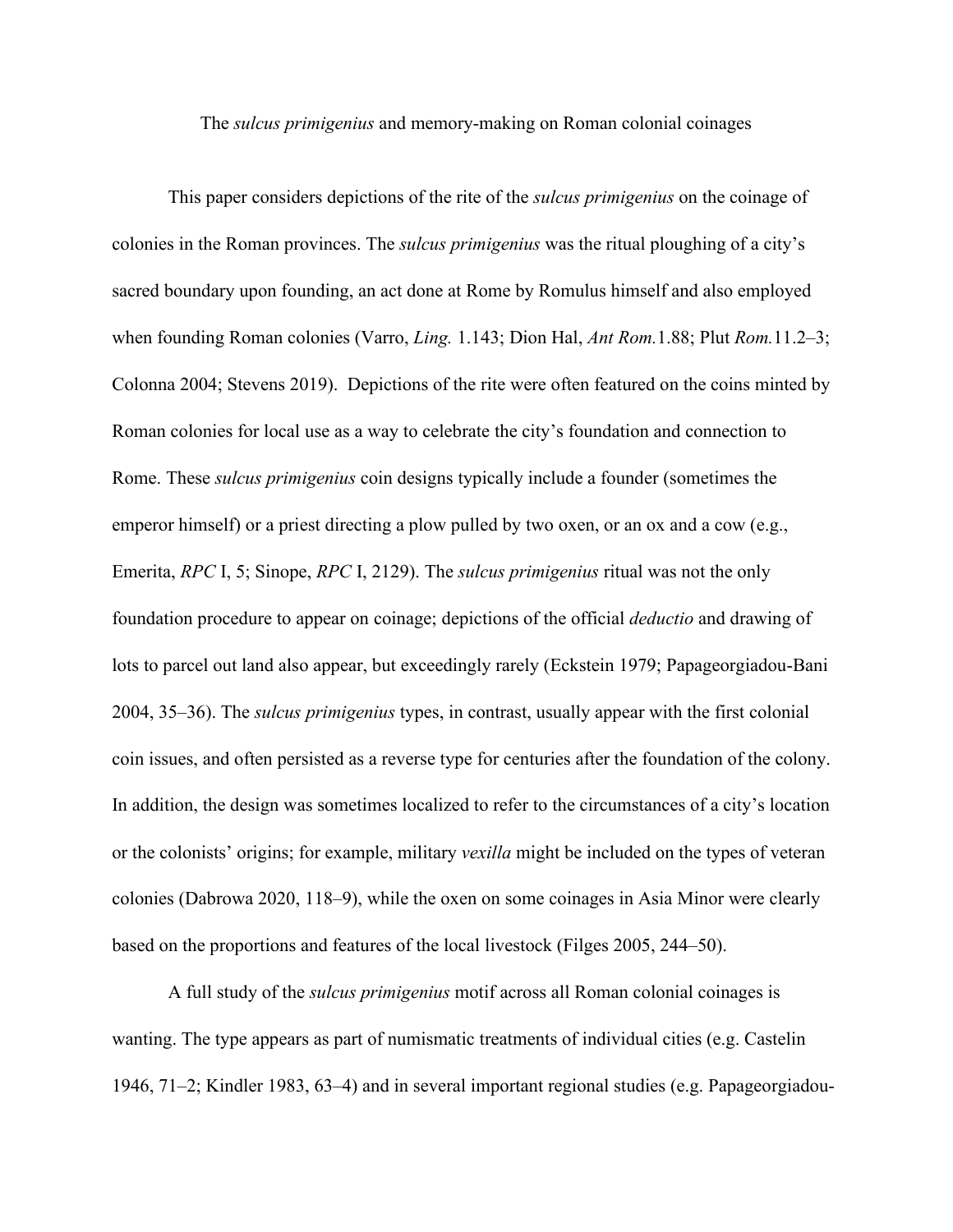Bani 2004, 35–7; Filges 2005), but these works cannot address several fundamental questions about the use and meaning of the design, such as: how frequently were the *sulcus primigenius* types localized? Is there evidence for diachronic change in the use of the motif, or its manifestation? Was the motif more frequently used in certain regions than others, and why? How did the motif contribute to establishing a sense of a colonial identity, or a tie to Rome? This paper is a contribution toward answering these questions through a systematic study of the *sulcus primigenius* colonial type, cutting across regional lines and following the motif from its origins in the Republican period to its final fluorescence on civic coins in the third century CE.

I first explore how the ploughing founder motif appears on the civic coinages of nearly 30 cities, from Colonia Iulia Constantina Zilil in Mauretania (*RPC* I, 866B), to Rhesaena in Mesopotamia (*RPC* IX, no.1596; Castelin 1946, nos.189–91). I review how communities in various regions localized the type through small but significant changes to the iconography. Ultimately, I argue that the changing nature of a colonial title in the second and third centuries CE impacted the use of the *sulcus primigenius* type, making the representation of the rite more important than the actual ritual itself in inventing a specifically Roman moment of colonial foundation.

## Bibliography

Castelin, K.O. 1946. "The Coinage of Rhesaena in Mesopotamia." *Numismatic Notes and* 

*Monographs* 108.

Colonna, G. 2004. "La 'disciplina' etrusca e la dottrina della Città Fondata." *Studi Romani* 52:

303–11.

Dabrowa, E. 2020. *Camps, Campaigns, Colonies: Roman military presence in Anatolia,* 

*Mesopotamia, and the Near East, Selected Studies.* Wiesbaden: Harrassowitz Verlag.

Eckstein, A.M. 1979. "The Foundation Day of Roman "Coloniae"." *California Studies in* 

*Classical Antiquity* 12: 85–97.